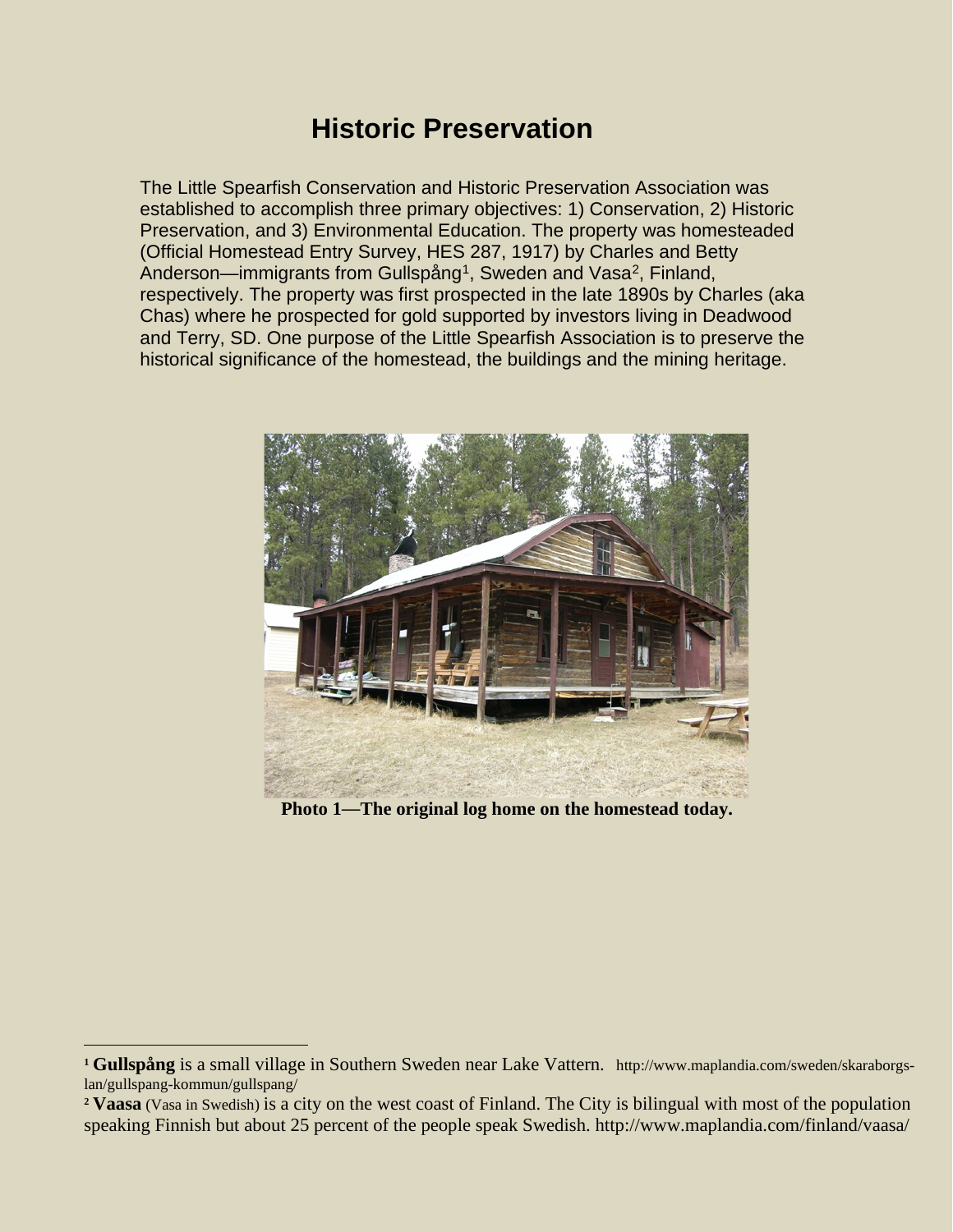Historic preservation also includes the cultural history of the times. The family entertained themselves with music and verse as the result of being so isolated. In addition, primary education in the early 1900s included the memorization of poems. Some of the poems, oft recited in the log house above, were about the lifestyle attendant to the pursuit of gold. A selection of those poems recited in those days and into modern times at family reunions and other gatherings are listed below:

- 1. Ode to Mr. Woolworth
- 2. Be the Best
- 3. Face on the Barroom Floor
- 4. Shooting of Dan McGrew
- 5. She Powders Her Nose
- 6. Skunk
- 7. The Cremation of Sam McGee
- 8. Vengeance
- 9. Spearfish Canyon (by Ann Anderson, 1922)

Every attempt was made to find the original version of the poem, as written by the author. For those of us who had the privilege of hearing Ted or Andy recite these poems live, the intonation and pronunciation of the words were sometimes modified. The text of the nine poems listed is provided below: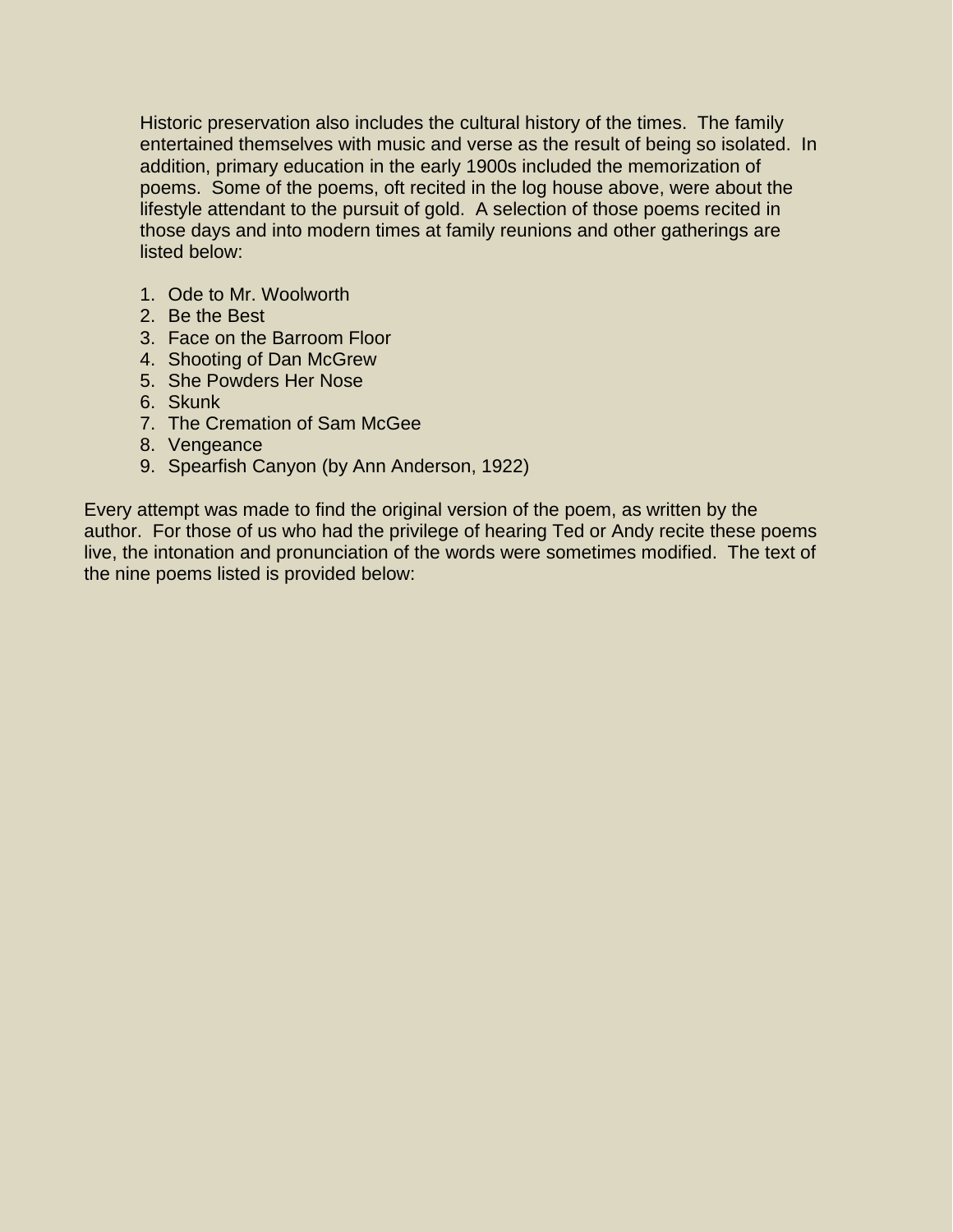#### "ODE TO WOOLWORTH" by Garrold E. Strong (1946)

Dear Mr. Woolworth, I got a complaint About one can of ten-cent paint. My wife she did buy from your darn store - She did once - but not no more. You see last week the spring she come And everything she's on the hum. Do walls, do floors, do windows, too. She clean like mad I tell you. My wife she always clean and neat She buy paint for toilet seat. And one whole week we watch wit eye But goshdarn paint she no get dry. My wife she's short and kinda fat Now you can see just where she sat. She's got big ring around complete Where she sat down on toilet seat. I say to her, 'It serves you right You try to be so doggone tight.' That 10 cent paint she no darn good She won't get dry on no darn wood.

My daughter she got ring around, too,

Where from the seat it soaked through.

For one whole week by gosh we wait

And now we all got constipate. By dang we don't know what to do We got to eat - she must come through.

My wife she cry and cry and cry But gol'darn paint she won't get dry.

My wife she got a Sis, Marie. She lives all time in home with me.

Last night I look where she sat down

By gosh she, too, got ring around. I try turpentine.

She howl like wolf, she lose her mind.

I'm scared like hell most all day - The skin come off, but paint she stay.

I live long time but never see A man what got so mad as me. When I think about that paint I get so mad I almost faint. Now, Mr. Woolworth, I ask you What in hell we gonna do? For how can home be nice and neat,

If paint no dry on toilet seat.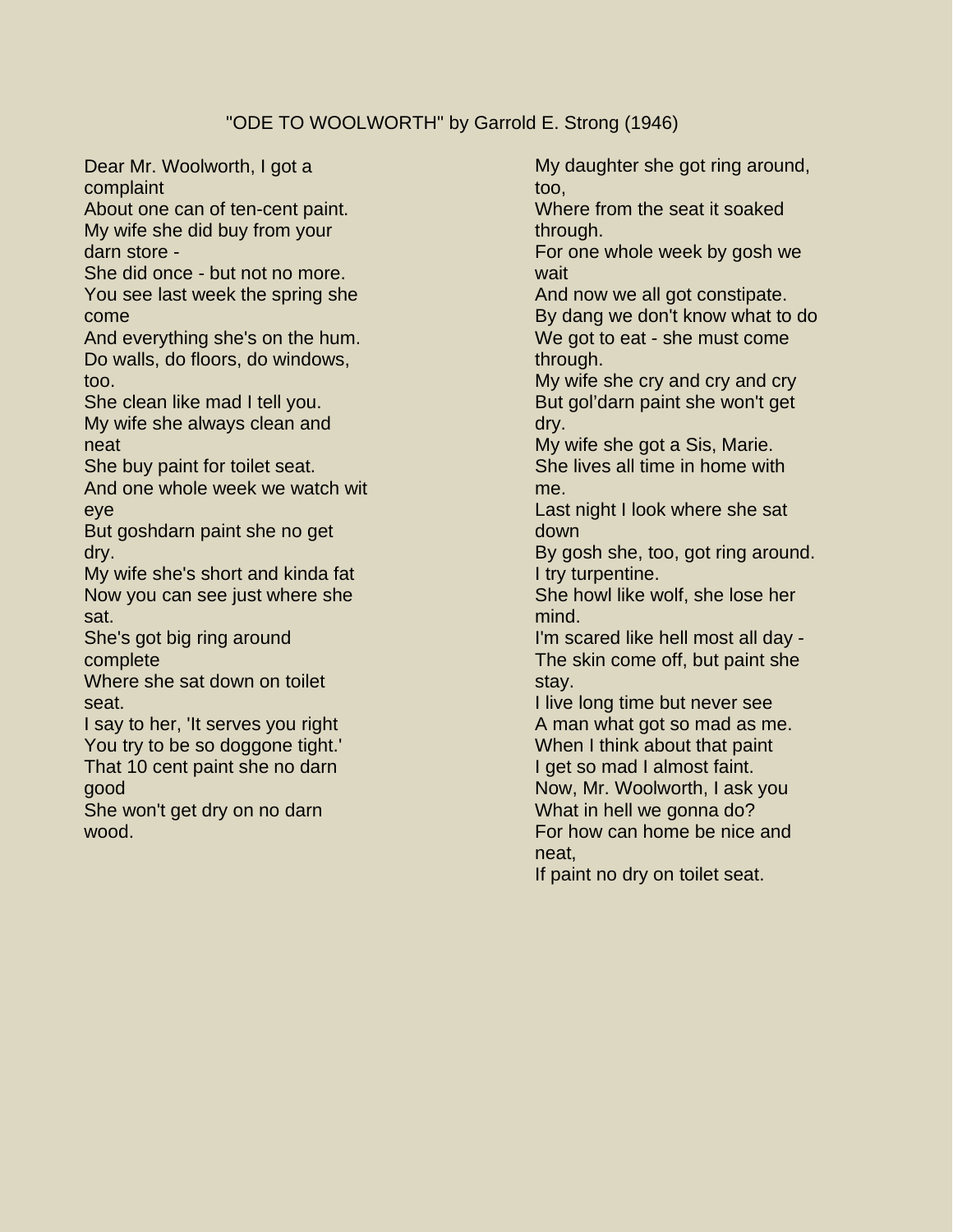### Be the Best

By Douglas Malloch

If you can't be the Pine at the top of a hill Be a shrub in the valley below But be the best little shrub in the valley below Be a bush if you can't be a tree

If you can't be a bush be a bit of grass And some highway to happier make If you can't be a muskie, then just be a bass But be the liveliest bass in the Lake!

We all can't be captains there must be a crew There's something for all of us here. There's big work to do and lesser to do And the task we must do is the near

If you can't be the highway then just be a trail If you can't be the sun be a star. For it isn't by size that you win or you fail But being the best of whatever you are.

\_\_\_\_\_\_\_\_\_\_\_\_\_\_\_\_\_\_\_\_\_\_\_\_\_\_\_\_\_\_\_\_\_\_\_\_\_\_\_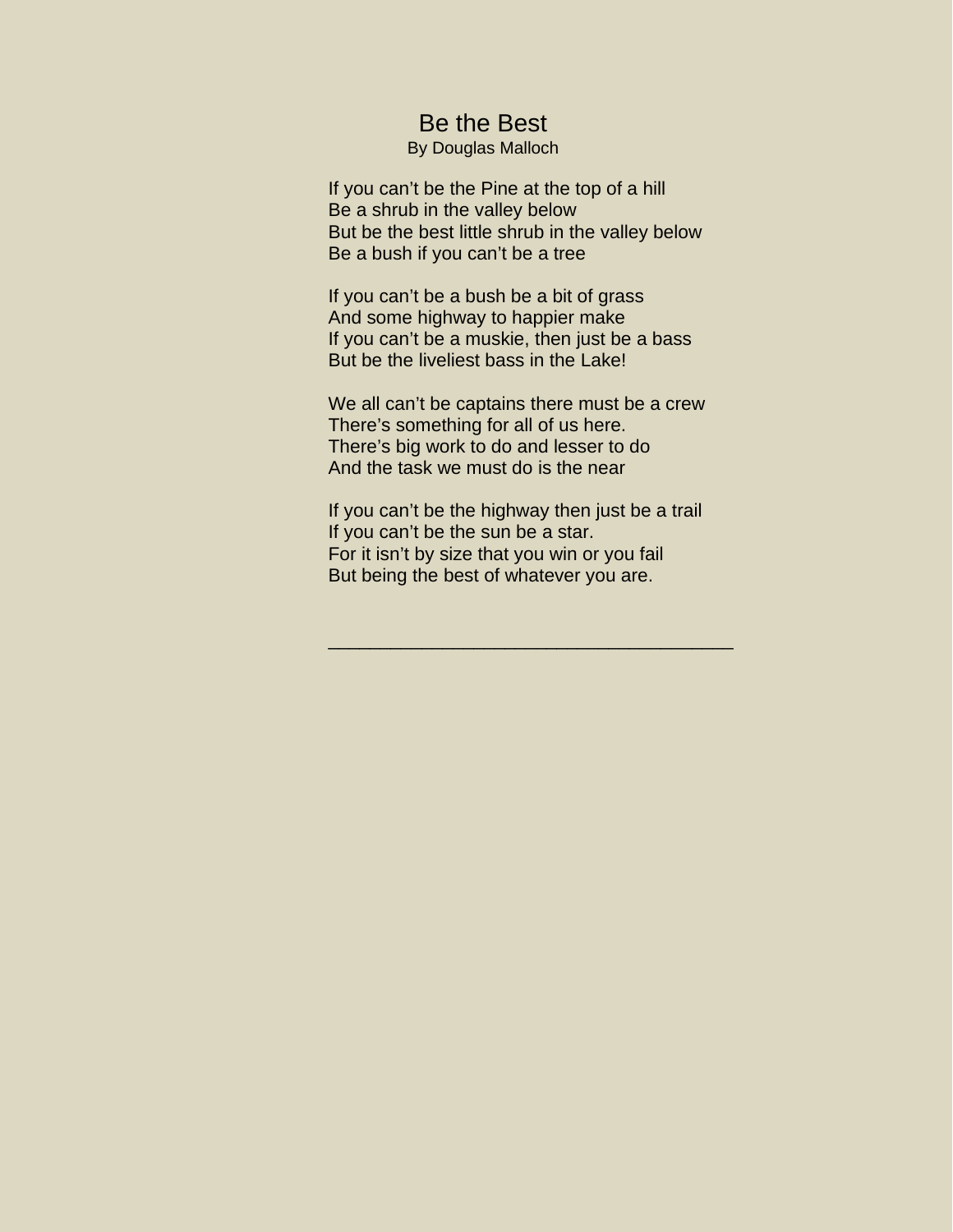## **Face on the Ballroom Floor**

By John Henry Titus in 1872

'Twas a balmy summer evening and a goodly crowd was there, Which well-nigh filled Joe's barroom on the corner of the square, And as songs and witty stories came through the open door A vagabond crept slowly in and posed upon the floor.

"Where did it come from?" someone said. "The wind has blown it in." "What does it want?" another cried, "Some whiskey, rum or gin?" "Here Toby, seek him, if your stomach is equal to the work — I wouldn't touch him with a fork, he's filthy as a Turk."

This badinage the poor wretch took with stoical good grace; In fact, he smiled as though he thought he'd struck the proper place. "Come boys, I know there's kindly hearts among so good a crowd — To be in such good company would make a deacon proud."

"Give me a drink — that's what I want — I'm out of funds you know; When I had cash to treat the gang, this hand was never slow. What? You laugh as though you thought this pocket never held a sou: I once was fixed as well, my boys, as any of you."

"There thanks, that's braced me nicely; God Bless you one and all; Next time I pass this good saloon, I'll make another call. Give you a song? No, I can't do that, my singing days are past; My voice is cracked, my throat's worn out, and my lungs are going fast.

"Say, give me another whiskey, and I'll tell you what I'll do — I'll tell you a funny story and in fact I'll promise two. That I was ever a decent man, not one of you would think; But I was, some four or five years back. Say, give me another drink.

"Fill 'er up, Joe, I want to put some life into this old frame — Such little drinks, to a bum like me are miserably tame; Five fingers — there, that's the scheme — and corking whiskey too. Well, here's luck, boys; and landlord, my best regards to you.

"You've treated me pretty kindly, and I'd like to tell you how I came to be this dirty sap, you see before you now. As I told you once, I was a man with muscle, frame and health, And, but for a blunder, ought have made considerable wealth.

"I was a painter — not one that daubed on bricks or wood, But an artist, and for my age I was rated pretty good, I worked hard at my canvas and bidding fair to rise, For gradually I saw the star of fame before my eyes.

"I made a picture, perhaps you've seen, 'tis called the 'Chase of Fame.' It brought me fifteen hundred pounds and added to my name.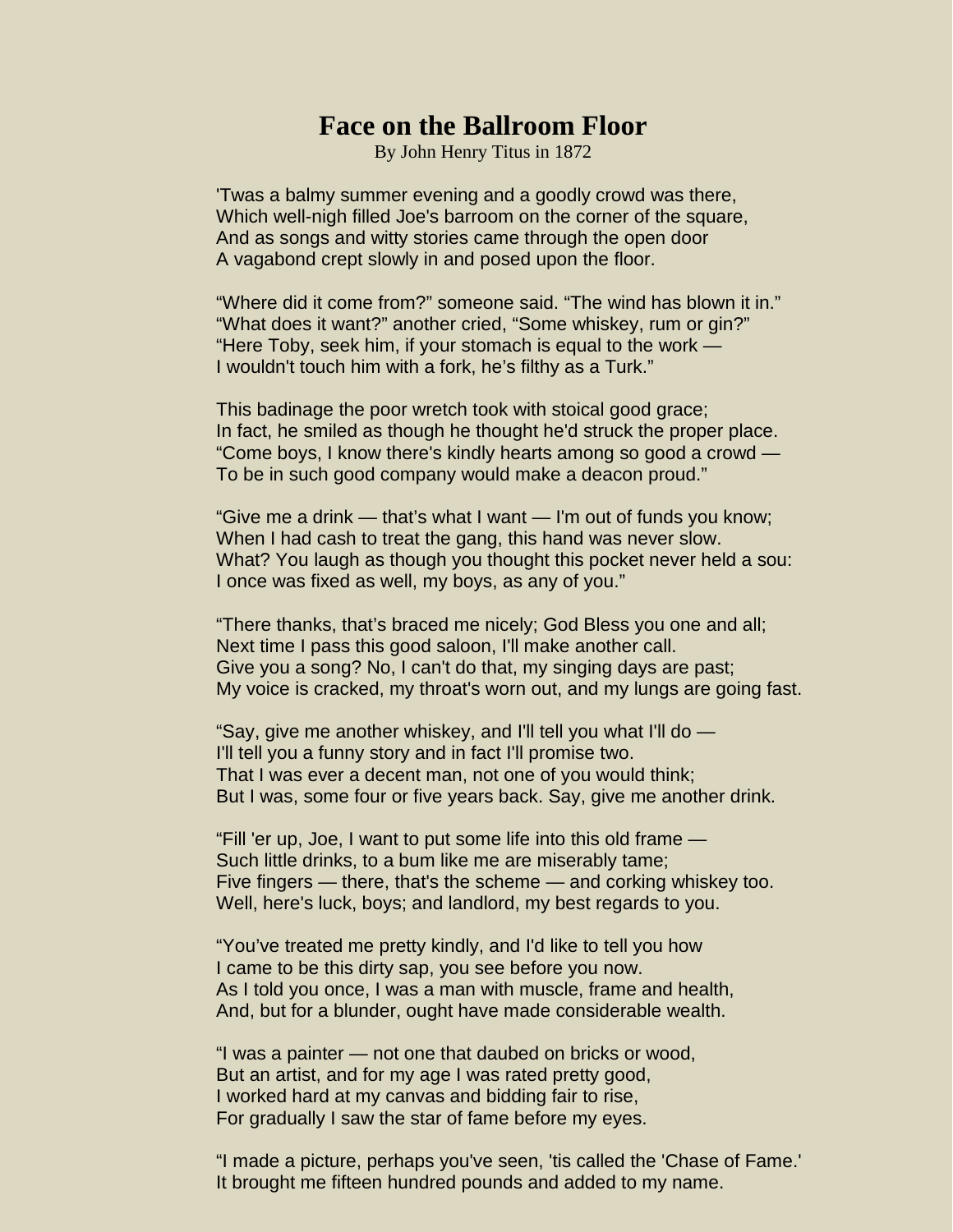And then I met a woman — now comes the funny part — With eyes that petrified my brain, and sank into my heart.

"Why don't you laugh? 'Tis funny, that the vagabond you see Could ever love a woman and expect her love for me; But 'twas so, and for a month or two, her smiles were freely given, And when her loving lips touched mine it carried me to heaven.

"Did you ever see a woman for whom your soul you'd give, With a form like the Milo Venus, too beautiful to live; With eyes that would beat the Koh-i-noor, and a wealth of chestnut hair? If so, 'twas she, for there never was another half so fair.

"I was working on a portrait, one afternoon in May, Of a fair-haired boy, a friend of mine, who lived across the way, And Madeline admired it, and much to my surprise, Said she'd like to know the man who had such dreamy eyes.

"She didn't take long to find him, and before the month had flown My friend had stolen my darling, and I was left alone. And, ere a year of misery had passed above my head. The jewel I treasured so had tarnished, and was dead.

"That's why I took to drink, boys. Why, I never see you smile, I thought you'd be amused, and laughing all the while. Why, what's the matter friend? There's a teardrop in your eye. Come, laugh like me; 'tis only babes and women that should cry.

"Say boys, if you give me just another whiskey, I'll be glad, And I'll draw right here the picture, of the face that drove me mad. Give me that piece of chalk with which you mark the baseball score — And you shall see the lovely Madeline upon the barroom floor.

Another drink, and with chalk in hand, the vagabond began, To sketch a face that well might buy the soul of any man. Then, as he placed another lock upon that shapely head, With a fearful shriek, he leaped and fell across the picture — dead![3]

More interesting history of this poem is available here; http://stateoflubbock.blogspot.com/2012/07/face-on-barroom-floor.html

\_\_\_\_\_\_\_\_\_\_\_\_\_\_\_\_\_\_\_\_\_\_\_\_\_\_\_\_\_\_\_\_\_\_\_\_\_\_\_\_\_\_\_\_\_\_\_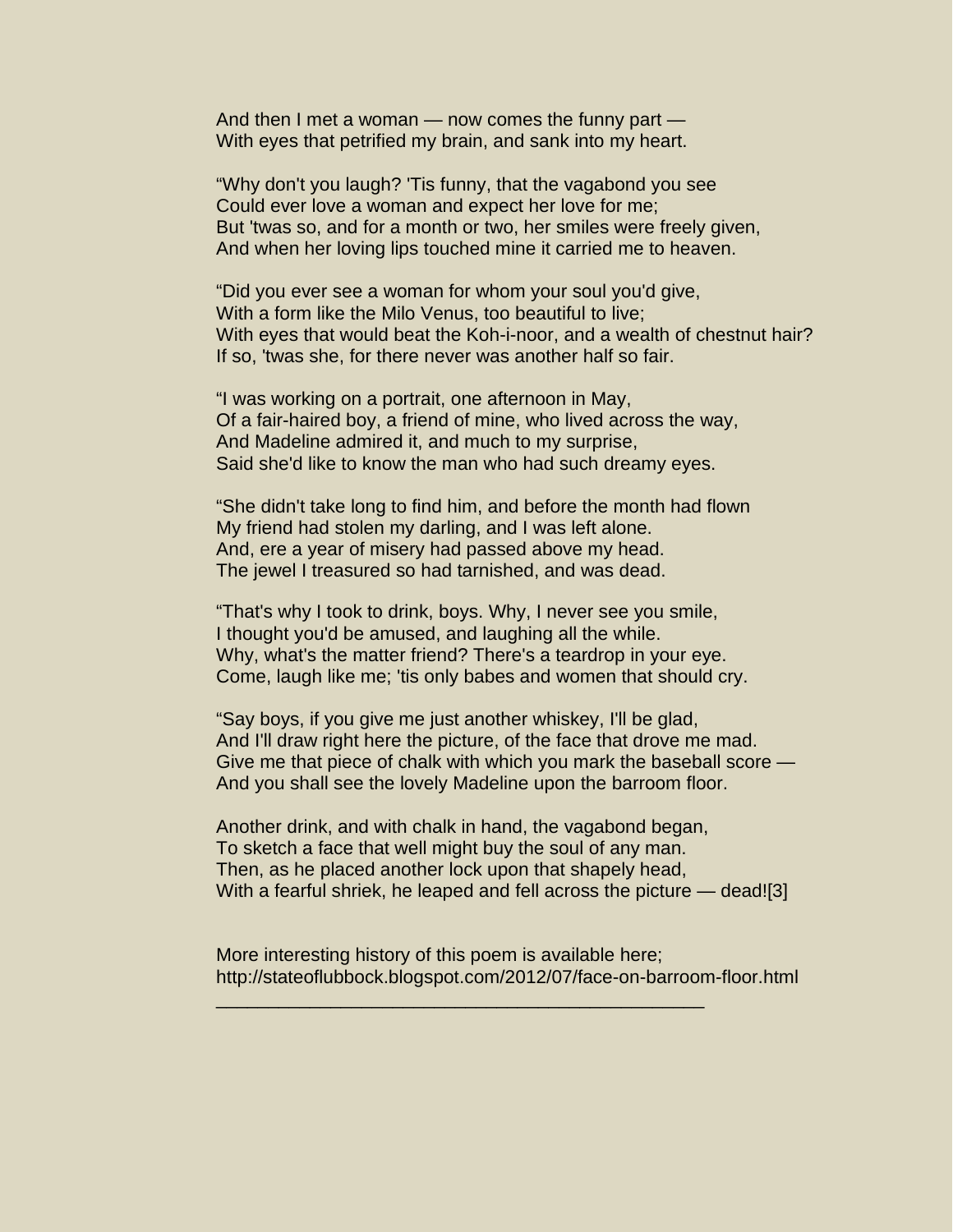#### **The Shooting of Dan McGrew** By Robert Service

A bunch of the boys were whooping it up in the Malamute saloon; The kid that handles the music-box was hitting a jag-time tune; Back of the bar, in a solo game, sat Dangerous Dan McGrew, And watching his luck was his light-o'-love, the lady that's known as Lou. When out of the night, which was fifty below, and into the din and the glare, There stumbled a miner fresh from the creeks, dog-dirty, and loaded for bear. He looked like a man with a foot in the grave and scarcely the strength of a louse, Yet he tilted a poke of dust on the bar, and he called for drinks for the house. There was none could place the stranger's face, though we searched ourselves for a clue; But we drank his health, and the last to drink was Dangerous Dan McGrew.

There's men that somehow just grip your eyes, and hold them hard like a spell; And such was he, and he looked to me like a man who had lived in hell; With a face most hair, and the dreary stare of a dog whose day is done, As he watered the green stuff in his glass, and the drops fell one by one. Then I got to figgering who he was, and wondering what he'd do, And I turned my head — and there watching him was the lady that's known as Lou. His eyes went rubbering round the room, and he seemed in a kind of daze, Till at last that old piano fell in the way of his wandering gaze. The rag-time kid was having a drink; there was no one else on the stool, So the stranger stumbles across the room, and flops down there like a fool. In a buckskin shirt that was glazed with dirt he sat, and I saw him sway; Then he clutched the keys with his talon hands — my God! but that man could play. Were you ever out in the Great Alone, when the moon was awful clear, And the icy mountains hemmed you in with a silence you most could *hear*; With only the howl of a timber wolf, and you camped there in the cold,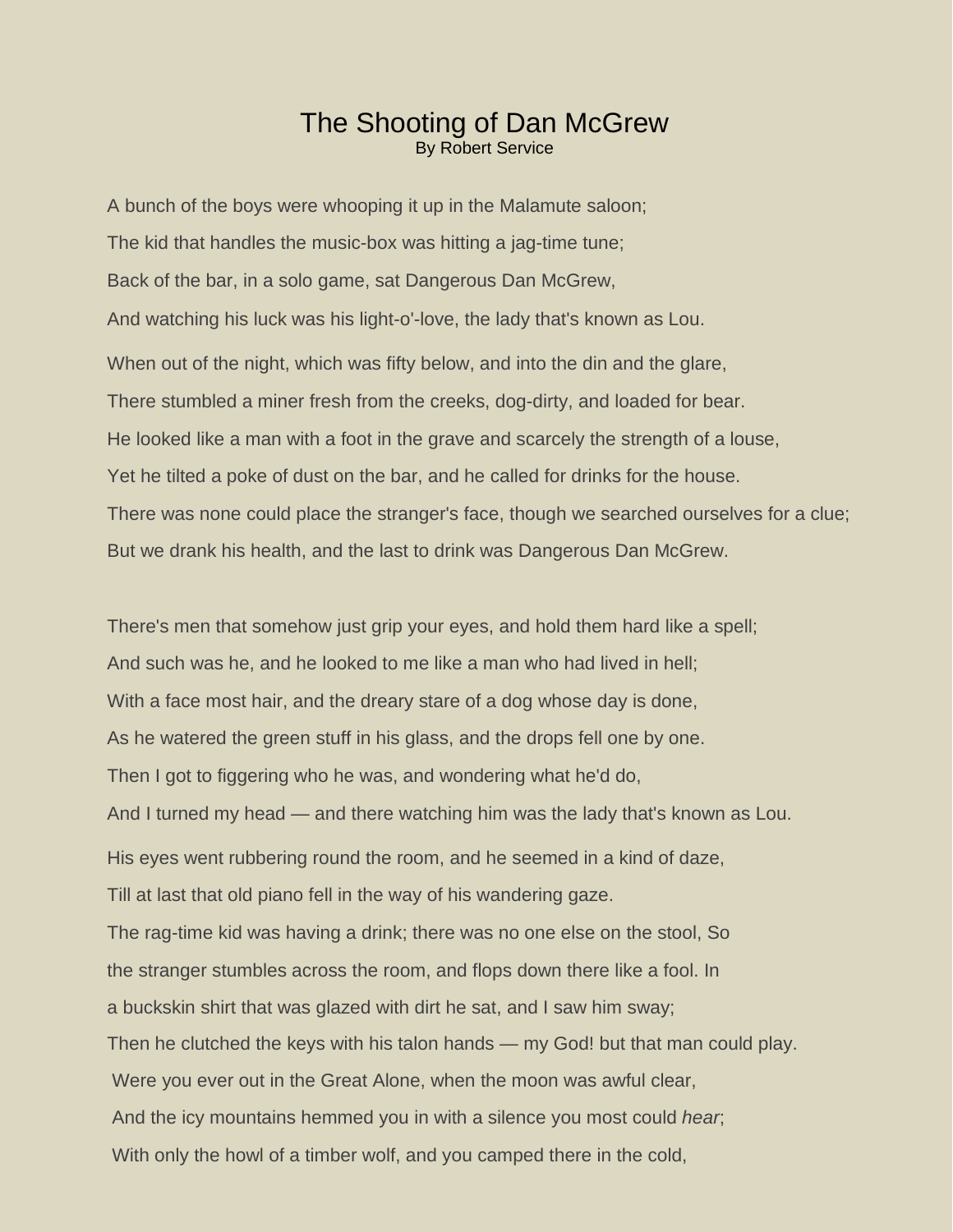A half-dead thing in a stark, dead world, clean mad for the muck called gold; While high overhead, green, yellow and red, the North Lights swept in bars? — Then you've a hunch what the music meant. . . hunger and night and the stars.

And hunger not of the belly kind, that's banished with bacon and beans, But the gnawing hunger of lonely men for a home and all that it means; For a fireside far from the cares that are, four walls and a roof above; But oh! so cramful of cosy joy, and crowned with a woman's love —

A woman dearer than all the world, and true as Heaven is true — (God! how ghastly she looks through her rouge, — the lady that's known as Lou.) Then on a sudden the music changed, so soft that you scarce could hear; But you felt that your life had been looted clean of all that it once held dear;

That someone had stolen the woman you loved; that her love was a devil's lie; That your guts were gone, and the best for you was to crawl away and die. 'Twas the crowning cry of a heart's despair, and it thrilled you through and through — "I guess I'll make it a spread misere", said Dangerous Dan McGrew.

The music almost died away ... then it burst like a pent-up flood; And it seemed to say, "Repay, repay," and my eyes were blind with blood. The thought came back of an ancient wrong, and it stung like a frozen lash, And the lust awoke to kill, to kill ... then the music stopped with a crash, And the stranger turned, and his eyes they burned in a most peculiar way;

In a buckskin shirt that was glazed with dirt he sat, and I saw him sway; Then his lips went in in a kind of grin, and he spoke, and his voice was calm, And "Boys," says he, "you don't know me, and none of you care a damn;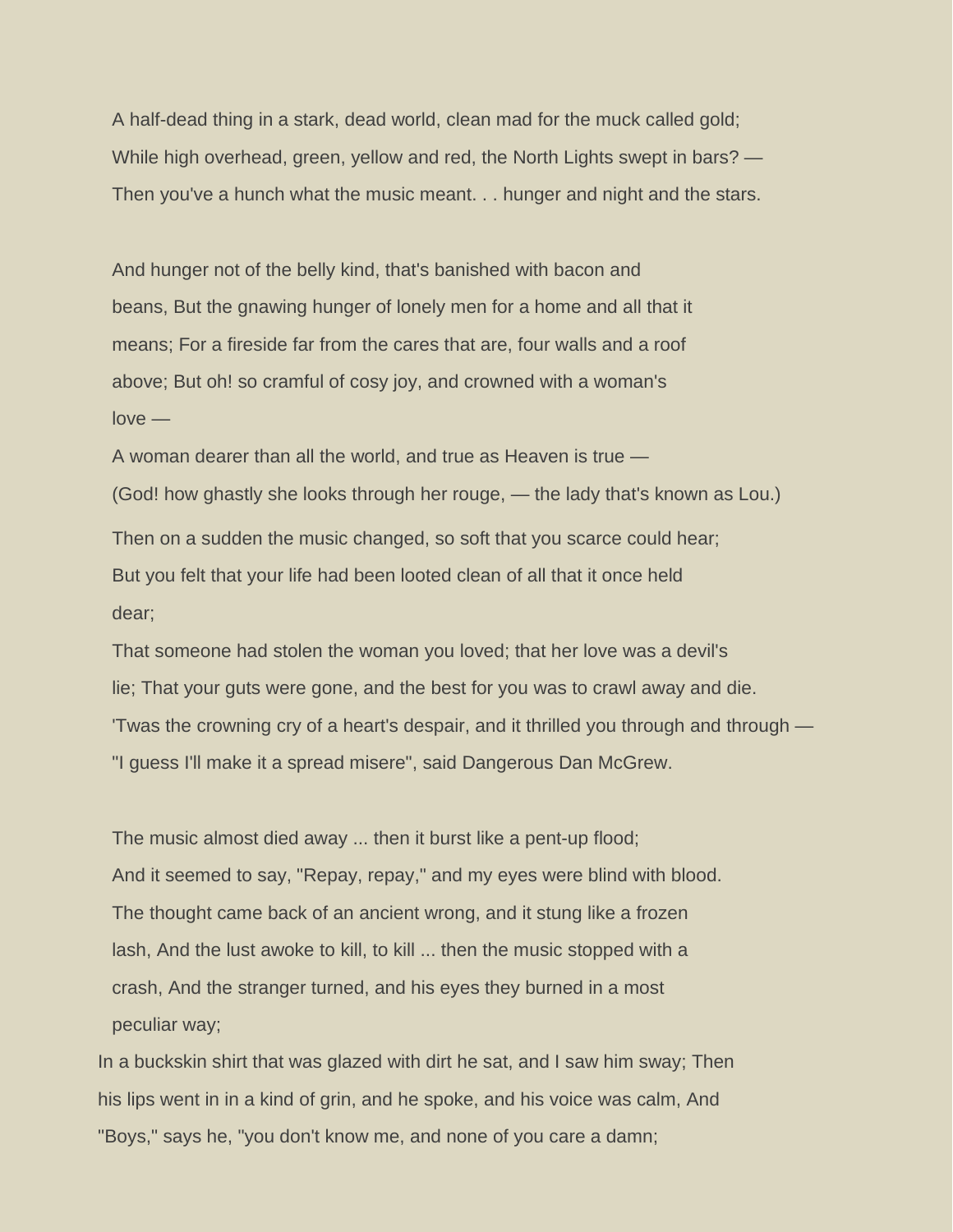But I want to state, and my words are straight, and I'll bet my poke they're true, That one of you is a hound of hell. . .and that one is Dan McGrew."

Then I ducked my head, and the lights went out, and two guns blazed in the dark,

And a woman screamed, and the lights went up, and two men lay stiff and stark.

Pitched on his head, and pumped full of lead, was Dangerous Dan McGrew,

While the man from the creeks lay clutched to the breast of the lady that's known as Lou. These are the simple facts of the case, and I guess I ought to know.

They say that the stranger was crazed with "hooch," and I'm not denying it's so. I'm

not so wise as the lawyer guys, but strictly between us two —

**\_\_\_\_\_\_\_\_\_\_\_\_\_\_\_\_\_\_\_\_\_\_\_\_\_\_\_\_\_\_\_**

The woman that kissed him and — pinched his poke — was the lady that's known as Lou.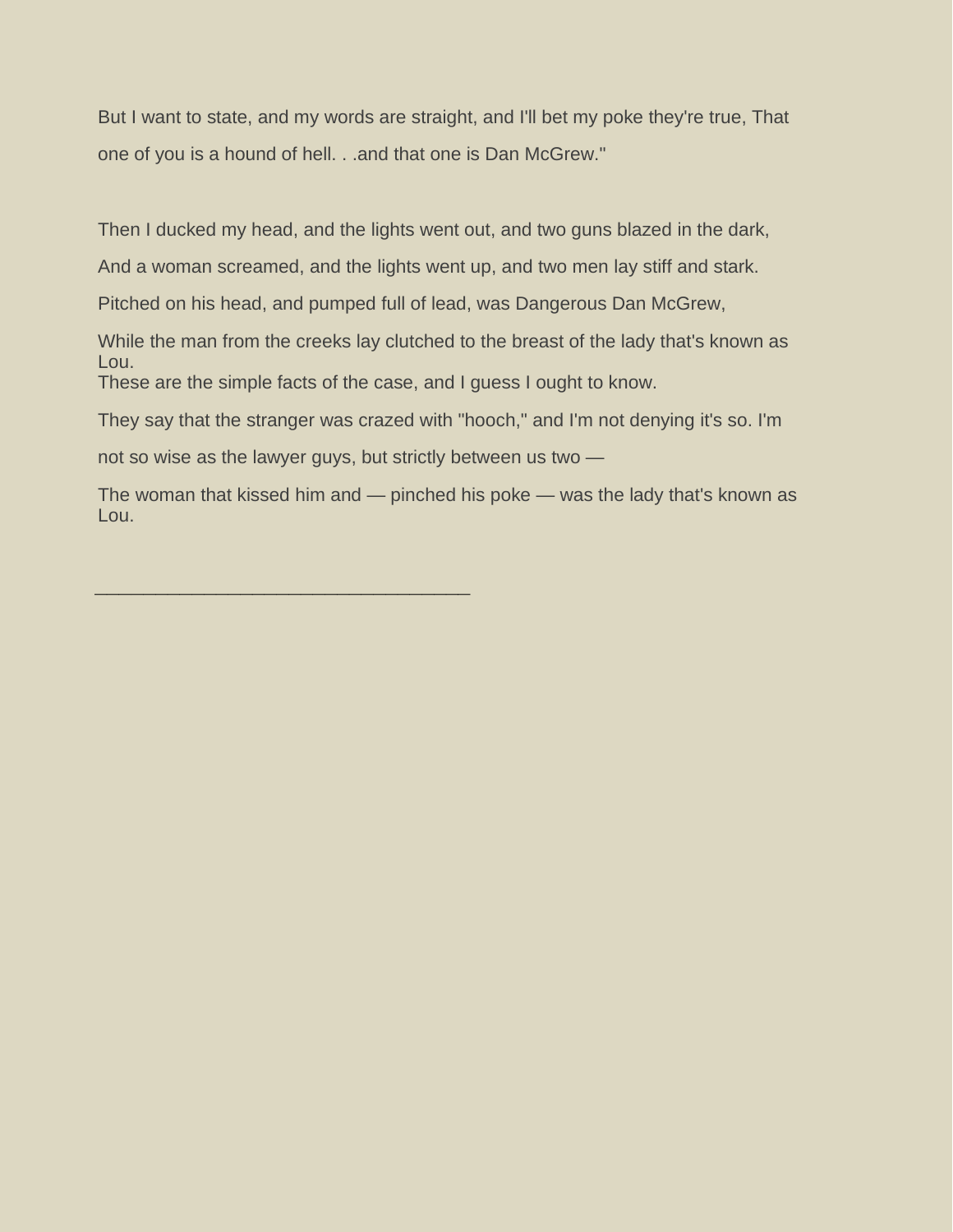#### **She Powders Her Nose**

Edgar A. Guest (1881-1959)

A woman is queer, there's no doubt about that. She hates to be thin and she hates to be fat; One minute it's laughter, the next it's a cry— You can't understand her, however you try; But there's one thing about her which everyone knows— A woman's not dressed till she powders her nose.

You never can tell what a woman will say; She's a law to herself every hour of the day. It keeps a man guessing to know what to do, And mostly he's wrong when his guessing is through; But this you can bet on, wherever she goes She'll find some occasion to powder her nose.

I've studied the sex for a number of years; I've watched her in laughter and seen her in tears; On her ways and her whims I have pondered a lot, To find what will please her and just what will not; But all that I've learned from the start to the close Is that sooner or later she'll powder her nose.

At church or a ball game, a dance or a show, There's one thing about her I know that I know— At weddings or funerals, dinners of taste, You can bet that her hand will dive into her waist, And every few minutes she'll strike up a pose, And the whole world must wait till she powders her nose.

Guest, Edgar A. *When Day is Done*. Chicago: Reilly & Lee Co., 1921.

\_\_\_\_\_\_\_\_\_\_\_\_\_\_\_\_\_\_\_\_\_\_\_\_\_\_\_\_\_\_\_\_\_\_\_\_\_\_\_\_\_\_\_\_\_\_\_\_\_\_\_\_\_\_\_\_\_\_\_

\_\_\_\_\_\_\_\_\_\_\_\_\_\_\_\_\_\_\_\_\_\_\_\_\_\_\_\_\_\_\_\_\_\_\_\_\_\_\_\_\_\_\_\_\_\_\_\_\_\_

Edgar Albert Guest was author of the syndicated newspaper column *Breakfast Table Chat*, host of a weekly radio show from 1931 to 1942, and host of a television show in 1951. The Michigan state senate voted Guest the state's poet laureate in 1952.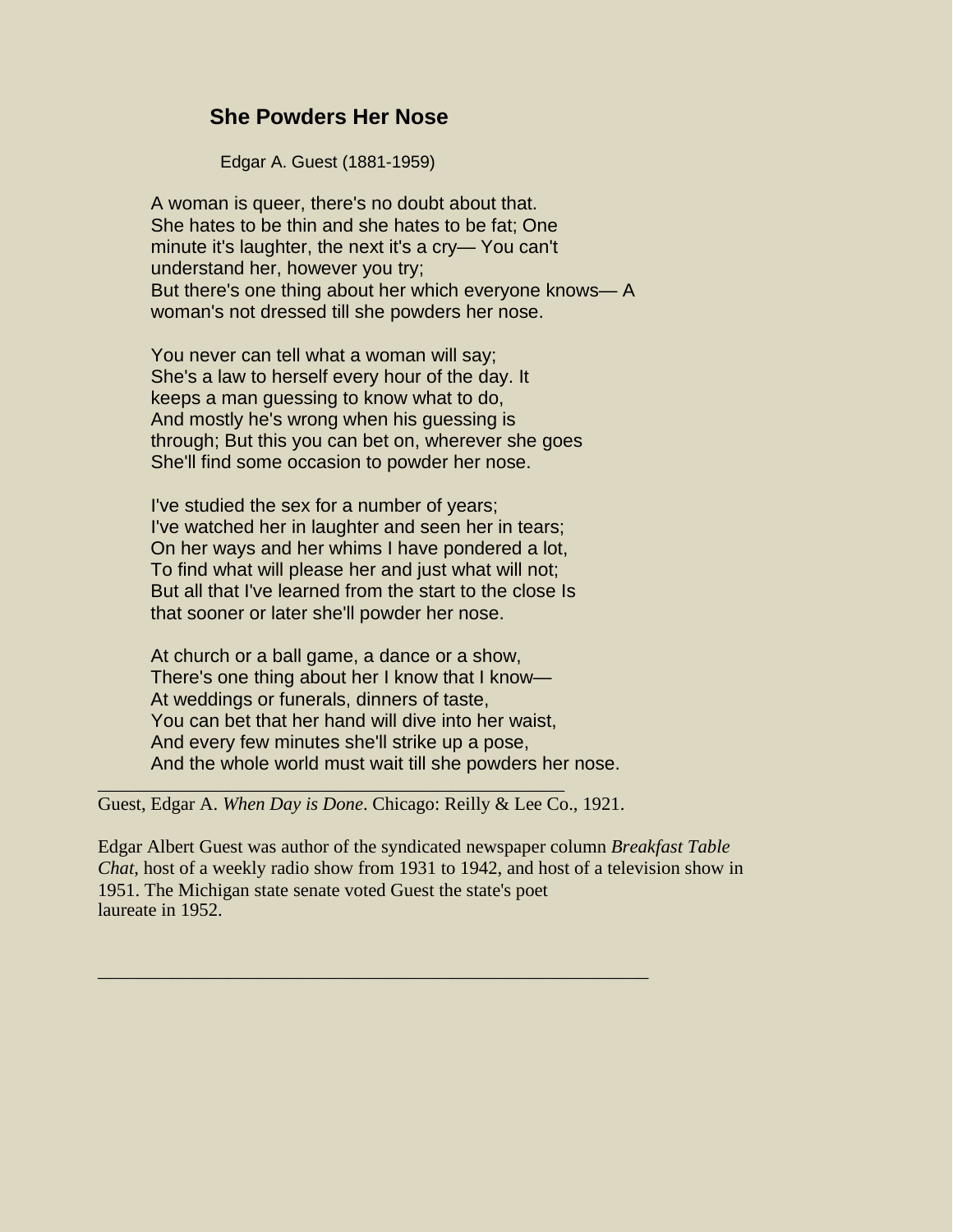#### **"ZE SKUNK, ZE SKUNK" (author unknown)**

I hunt ze bear; I hunt ze wolf; Sometimes I hunt ze rat. Las' week I take my axe An' hunt ze skunk polecat My friend Jacques says he's ver' good fur, An' sometime good to eat. I tell my wife I get fur coat An' same time get some meat.

I walk two, t'ree, four mile. I feel wan awful smell. I say dis skunk he's up and die, An' fur coat gone to hell. Bimeby i see ze skunk, close up by one beeg tree. I sneak up vera close behin', an' t'ink he's no see me. Bimeby i'm close up by ze skunk. I raise my ax up high, when ... Up, kerplunk, dis dam', dam' skunk she's t'row somet'ing in my eye.

Sacre blu! I t'ink i'm blin'. Gee whiz! I can no see! I walk roun' an' roun' an' roun' an' bump in dam' ol' tree!

Bimeby i drop my ax an' light out for da shack. I t'ink a million skunks dey clim' upon my back.

My wife she meet me at da door. She seek on me da dog. She say."you no sleep here tonight. You go sleep mit da hog."

I try to clim' in hog pen. Gee whiz! Now what you tink? Dat dam' o' hog not stan' for dat on 'count of awful stink. No more i'm hunt ze skunk polecat to get his fur or meat. For if his breath he smell so bad, gee whiz what eeff he speet.

Origin: This poem was usually recited around a fire on Saturday nights at the logging camp.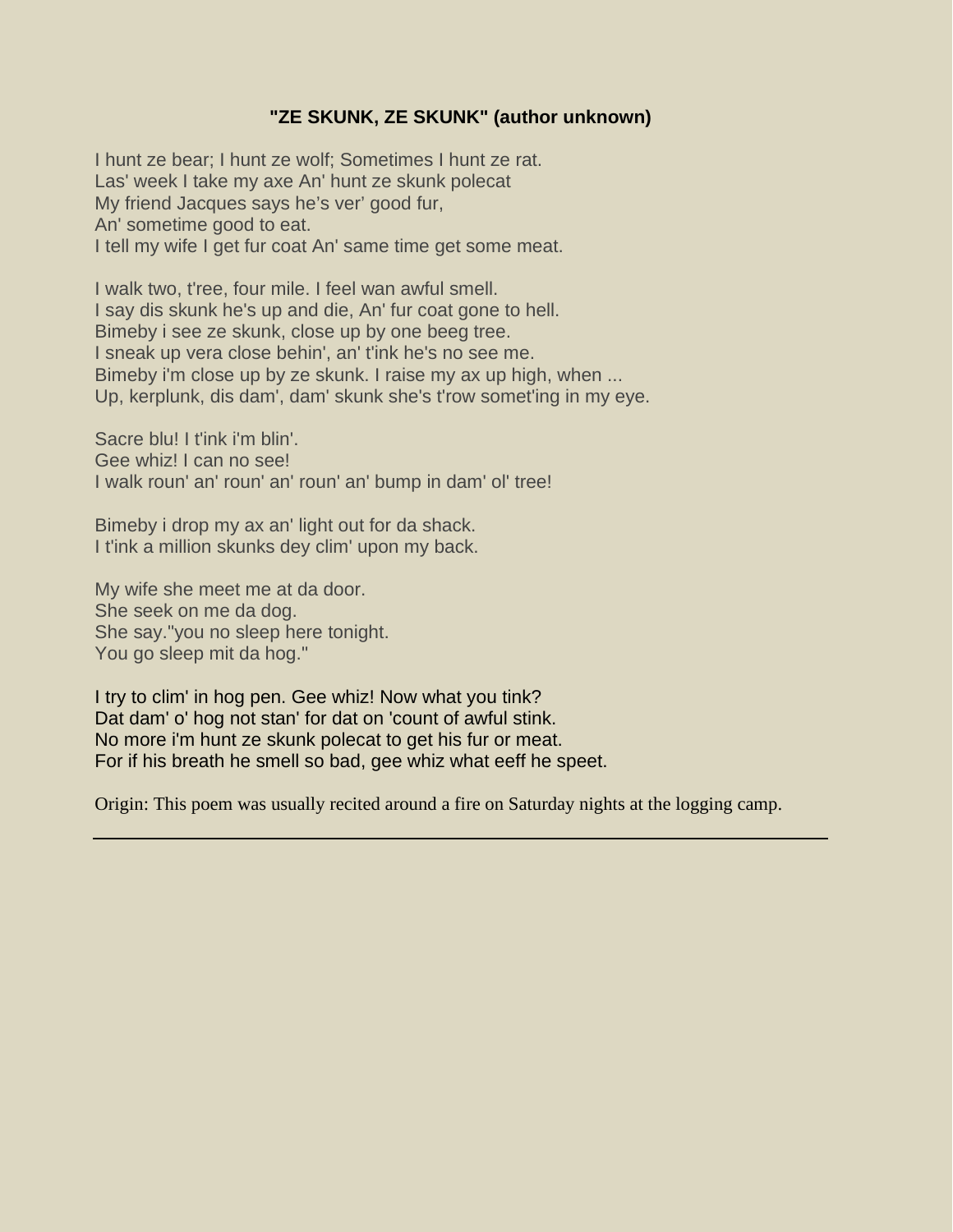# **The Cremation of Sam McGee**

by Robert W. Service

*There are strange things done in the midnight sun By the men who moil for gold; The Arctic trails have their secret tales That would make your blood run cold; The Northern Lights have seen queer sights, But the queerest they ever did see Was that night on the marge of Lake Lebarge, I cremated Sam McGee.*

Now Sam McGee was from Tennessee, where the cotton blooms and blows. Why he left his home in the South to roam 'round the Pole, God only knows. He was always cold, but the land of gold seemed to hold him like a spell; Though he'd often say in his homely way that "he'd sooner live in hell."

On a Christmas Day we were mushing our way over the Dawson trail. Talk of your cold! through the parka's fold it stabbed like a driven nail. If our eyes we'd close, then the lashes froze till sometimes we couldn't see; It wasn't much fun, but the only one to whimper was Sam McGee.

And that very night, as we lay packed tight in our robes beneath the snow, And the dogs were fed, and the stars o'erhead were dancing heel and toe, He turned to me, and "Cap," says he, "I'll cash in this trip, I guess; And if I do, I'm asking that you won't refuse my last request."

Well, he seemed so low that I couldn't say no; then he says with a sort of moan It's the cursèd cold, and it's got right hold, till I'm chilled clean through to the bone. Yet 'tain't being dead — it's my awful dread of the icy grave that pains; So I want you to swear that, foul or fair, you'll cremate my last remains."

A pal's last need is a thing to heed, so I swore I would not fail; And we started on at the streak of dawn; but God! he looked ghastly pale. He crouched on the sleigh, and he raved all day of his home in Tennessee; And before nightfall a corpse was all that was left of Sam McGee.

There wasn't a breath in that land of death, and I hurried, horror-driven, With a corpse half hid that I couldn't get rid, because of a promise given; It was lashed to the sleigh, and it seemed to say: "You may tax your brawn and brains, But you promised true, and it's up to you, to cremate those last remains."

Now a promise made is a debt unpaid, and the trail has its own stern code.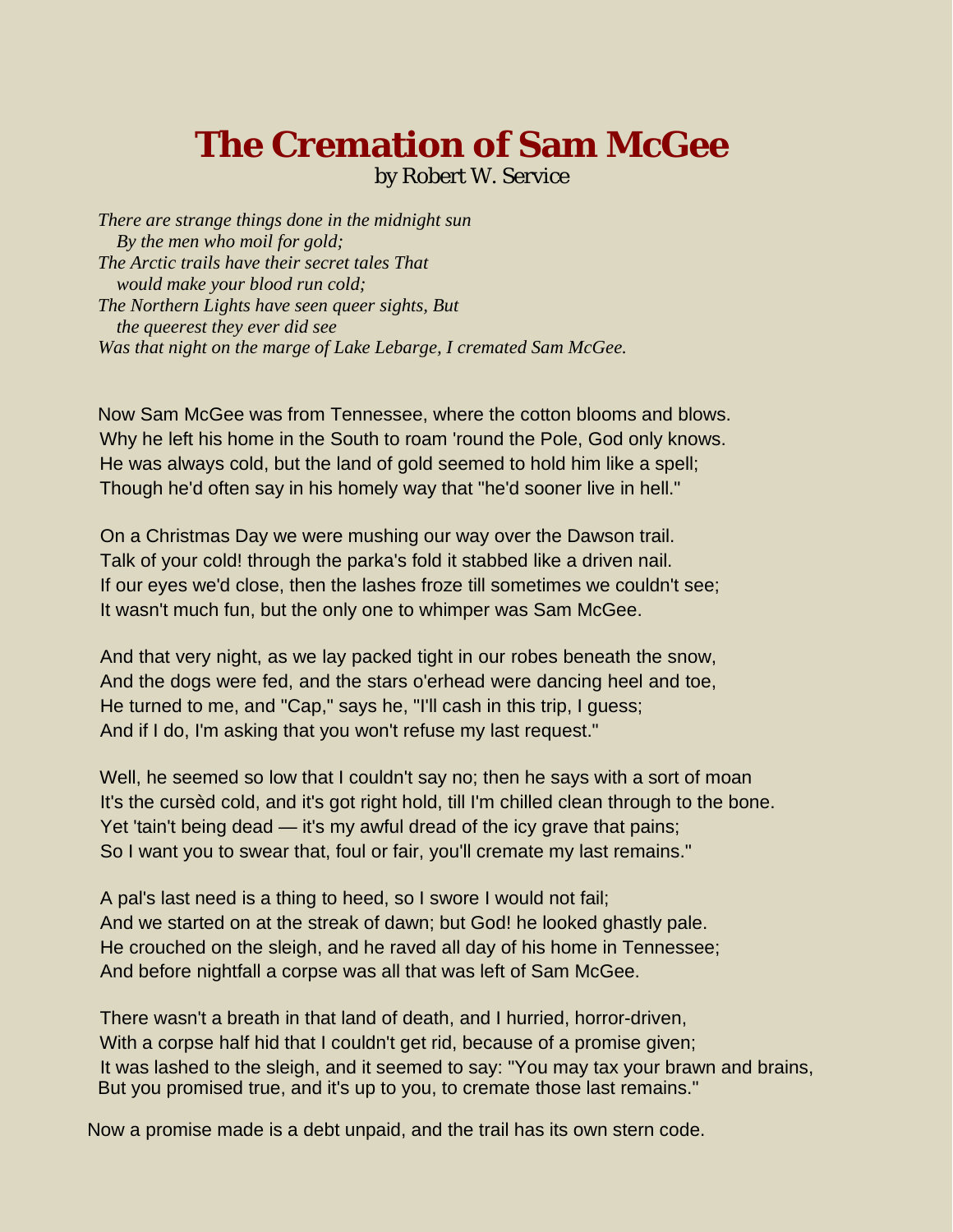In the days to come, though my lips were dumb, in my heart how I cursed that load. In the long, long night, by the lone firelight, while the huskies, round in a ring, Howled out their woes to the homeless snows — Oh God! how I loathed the thing.

And every day that quiet clay seemed to heavy and heavier grow; And on I went, though the dogs were spent and the grub was getting low; The trail was bad, and I felt half mad, but I swore I would not give in; And I'd often sing to the hateful thing, and it hearkened with a grin.

Till I came to the marge of Lake Lebarge, and a derelict there lay; It was jammed in the ice, but I saw in a trice it was called the "Alice May." And I looked at it, and I thought a bit, and I looked at my frozen chum; Then "Here," said I, with a sudden cry, "is my cre-ma-tor-eum."

Some planks I tore from the cabin floor, and I lit the boiler fire; Some coal I found that was lying around, and I heaped the fuel higher;

The flames just soared, and the furnace roared — such a blaze you seldom see; And I burrowed a hole in the glowing coal, and I stuffed in Sam McGee.

Then I made a hike, for I didn't like to hear him sizzle so;

And the heavens scowled, and the huskies howled, and the wind began to blow. It was icy cold, but the hot sweat rolled down my cheeks, and I don't know why; And the greasy smoke in an inky cloak went streaking down the sky.

I do not know how long in the snow I wrestled with grisly fear;

But the stars came out and they danced about ere again I ventured near; I was sick with dread, but I bravely said: "I'll just take a peep inside.

I guess he's cooked, and it's time I looked"; ... then the door I opened wide.

And there sat Sam, looking cool and calm, in the heart of the furnace roar; And he wore a smile you could see a mile, and said: "Please close that door. It's fine in here, but I greatly fear, you'll let in the cold and storm —

Since I left Plumtree, down in Tennessee, it's the first time I've been warm."

*There are strange things done in the midnight sun By the men who moil for gold; The Arctic trails have their secret tales That would make your blood run cold; The Northern Lights have seen queer sights, But the queerest they ever did see Was that night on the marge of Lake Lebarge, I cremated Sam McGee.*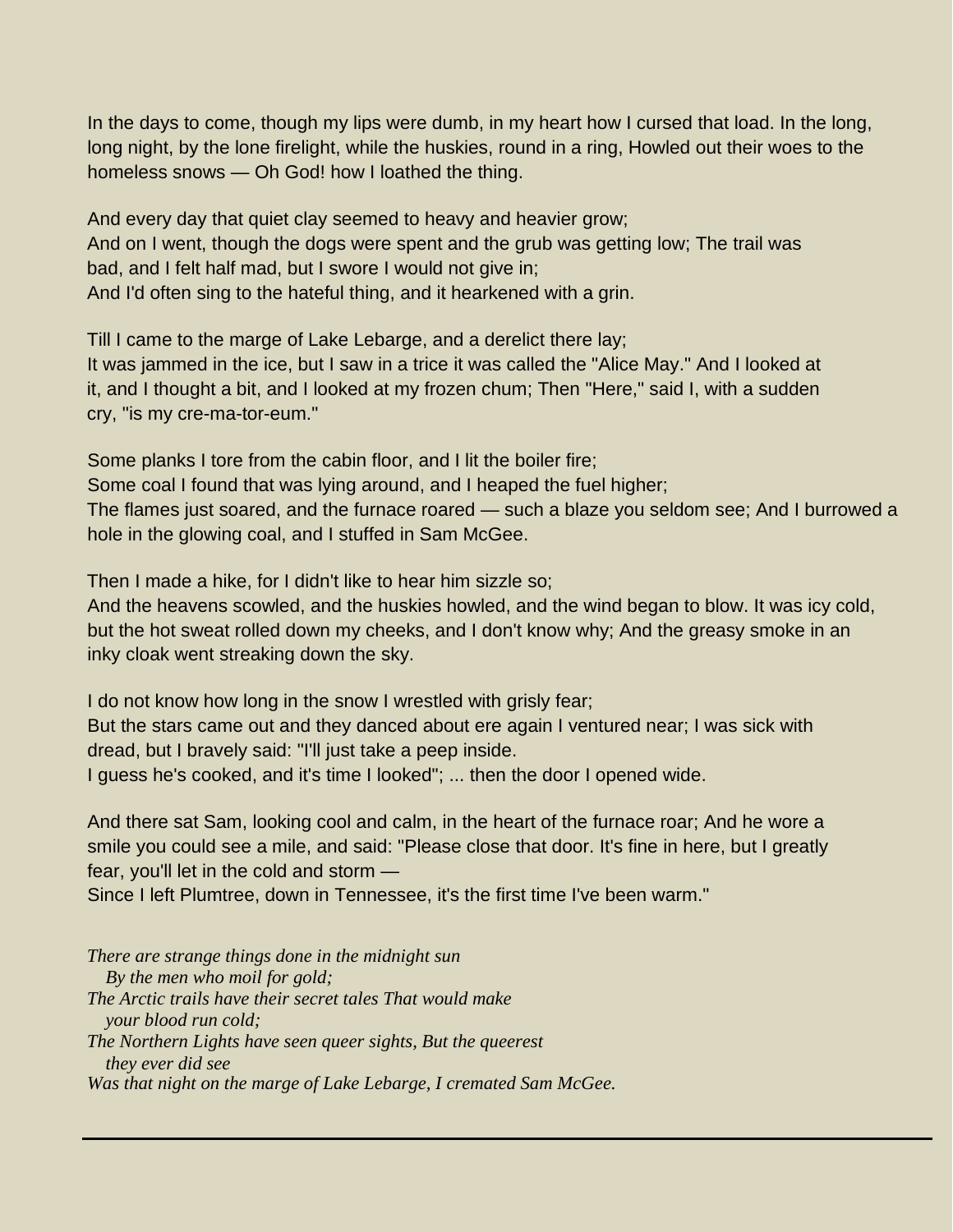#### **VENGEANCE**

By Walter Wheatley

Dark and dreary was the night, A storm was drawing nigh, In vivid streaks the lightning flashed, Athwart the leaden sky.

But see, from out the lonely woods There stands a vengeful man, A bloodstained club is firmly grasped within his strong right hand.

Like a spectre from the unknown world He glides upon his foe, A murderous look gleams in his eye as he readies for the blow.

The club is raised—and then, alas, it falls with a sickening thud, And there upon the dark, cold ground lies murdered. . .a potato bug.